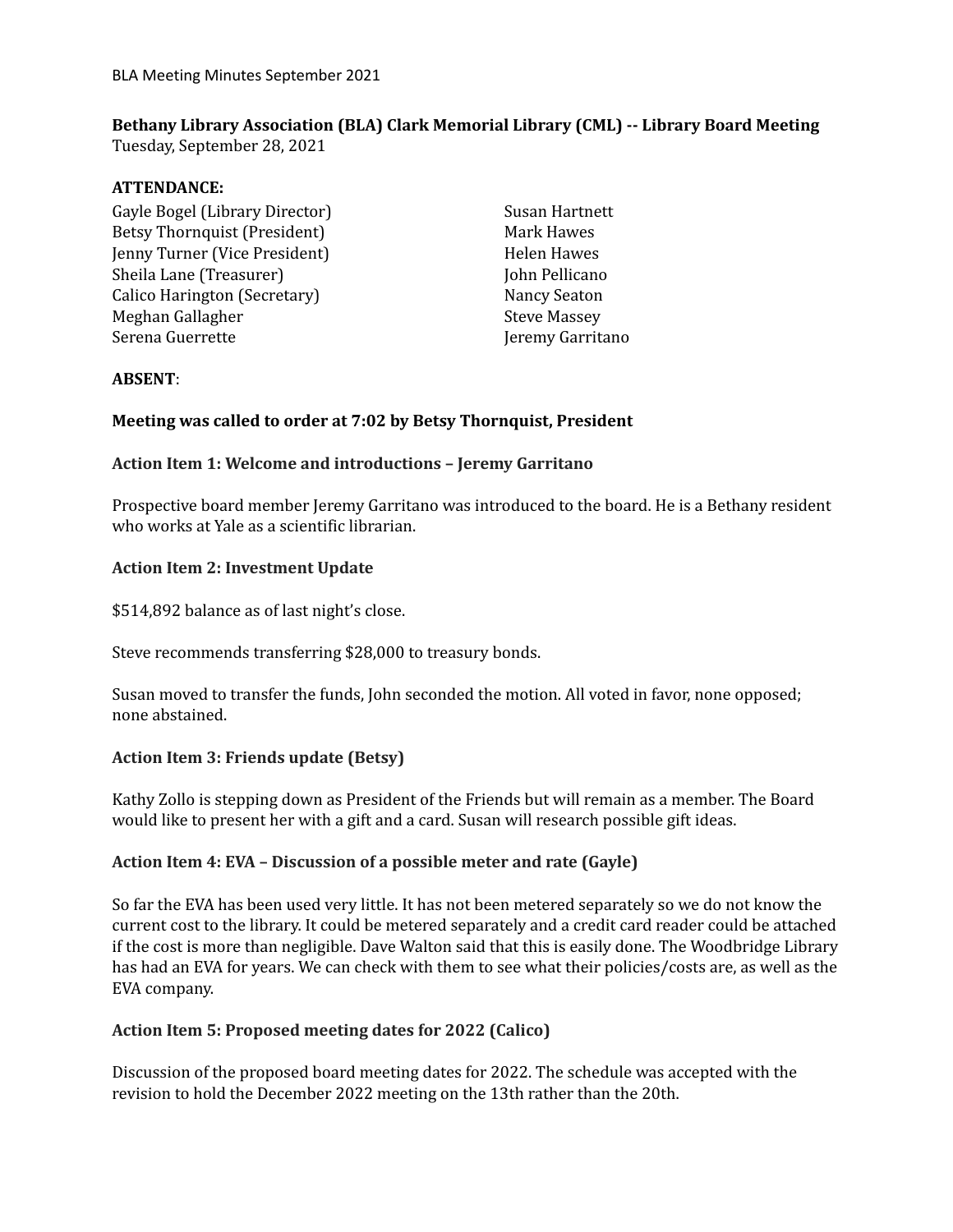# **Action Item 6: Grant Update (Gayle)**

We were not successful with the Digital Navigator Pilot grant. Additional funds will become available in the coming months, and we can apply again.

#### **Action Item 6: Committee Updates**

- Governance No update
- Development
	- Susan Hartnett has agreed to take over as chair.
	- Annual Drive
		- It is important to send out handwritten thank you notes within a couple of weeks of receipt of a gift. Typically each board member signs up for a block of time to write notes for any gift that comes in.
		- The Gratitude Report (annual giving report) mailer will go out in October.
		- The Annual Drive pledge card will go out a few weeks later, in November.
		- Legacy Fund planning is in progress.
- Building & Grounds
	- Children's Room All materials have been moved to their temporary location in the former teen section upstairs. All the old bookcases have been donated to the Bethany Historical Society. So far we are under budget. The contractor is Diversity Construction Group, LLC in Cheshire.
	- $\circ$  Painting John Shugrue has been painting the building. The cupola is in good condition. The gutters are lead-coated copper, so they just needed a little work and repainting. The chimneys will need repointing.
	- Sidewalk We have had no luck finding an asphalt or concrete contractor. Diversity Construction will organize the new concrete sidewalk. The entire sidewalk will be replaced, but the plantings will be maintained. Diversity will provide a proposal and price.

### **Action Item 7: Harvest Festival (Gayle)**

The Harvest Festival is this Sunday, from 11-4. The library will offer new and renewal library cards. There will also be a raffle and a postcard project at the library table, as well as information about the brick fundraiser. There is room for more volunteers. Gayle will set up a schedule.

### **Consent Agenda:**

- 1. July minutes
- 2. Director's Report
- 3. Financials